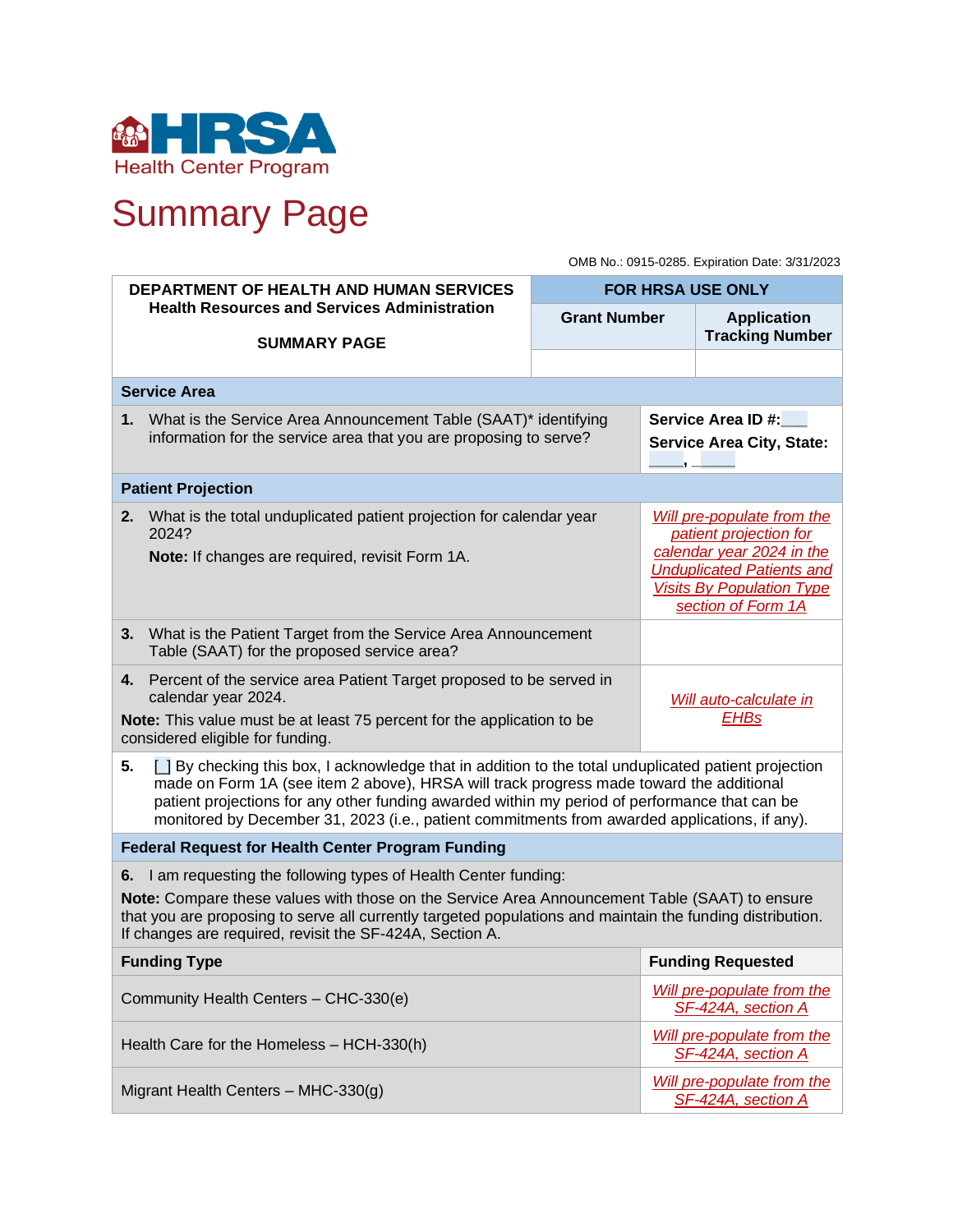| <b>DEPARTMENT OF HEALTH AND HUMAN SERVICES</b>                                                                                                                                                                                                                                                                                                                                                                                                                      |         |                                                         |                                    |  | <b>FOR HRSA USE ONLY</b> |                                                  |                                    |  |  |
|---------------------------------------------------------------------------------------------------------------------------------------------------------------------------------------------------------------------------------------------------------------------------------------------------------------------------------------------------------------------------------------------------------------------------------------------------------------------|---------|---------------------------------------------------------|------------------------------------|--|--------------------------|--------------------------------------------------|------------------------------------|--|--|
| <b>Health Resources and Services Administration</b><br><b>SUMMARY PAGE</b>                                                                                                                                                                                                                                                                                                                                                                                          |         |                                                         | <b>Grant Number</b>                |  |                          | <b>Application</b><br><b>Tracking Number</b>     |                                    |  |  |
|                                                                                                                                                                                                                                                                                                                                                                                                                                                                     |         |                                                         |                                    |  |                          |                                                  |                                    |  |  |
| <b>Funding Type</b>                                                                                                                                                                                                                                                                                                                                                                                                                                                 |         |                                                         |                                    |  |                          |                                                  | <b>Funding Requested</b>           |  |  |
| Public Housing Primary Care - PHPC-330(i)                                                                                                                                                                                                                                                                                                                                                                                                                           |         |                                                         |                                    |  |                          | Will pre-populate from the<br>SF-424A, section A |                                    |  |  |
| <b>Total</b><br>Note: Ensure this value does not exceed the Total Funding listed in the<br>Service Area Announcement Table (SAAT) for the service area. If a<br>Will pre-populate from the<br>funding reduction is required based on the patient projection (value<br>SF-424A, section A<br>between 75 and 94.9 percent in item 4 above), this figure should be lower<br>than the value in the SAAT. See the Summary of Funding section of the<br>NOFO for details. |         |                                                         |                                    |  |                          |                                                  |                                    |  |  |
| <b>Scope of Project: Sites and Services</b>                                                                                                                                                                                                                                                                                                                                                                                                                         |         |                                                         |                                    |  |                          |                                                  |                                    |  |  |
| 7. I am proposing the following site(s): (New applicants and competing supplement applicants only)<br>Note: If changes are required, revisit Form 5B.                                                                                                                                                                                                                                                                                                               |         |                                                         |                                    |  |                          |                                                  |                                    |  |  |
| <b>Site Name</b>                                                                                                                                                                                                                                                                                                                                                                                                                                                    | Site(s) | <b>Site Physical</b><br><b>Street</b><br><b>Address</b> | <b>Service Site</b><br><b>Type</b> |  | Location<br><b>Type</b>  |                                                  | <b>Service Area Zip</b><br>Code(s) |  |  |
| <b>Will pre-populate from Form 5B: Service Sites</b>                                                                                                                                                                                                                                                                                                                                                                                                                |         |                                                         |                                    |  |                          |                                                  |                                    |  |  |
| 8. Sites Certification (New and competing supplement applicants only)                                                                                                                                                                                                                                                                                                                                                                                               |         |                                                         |                                    |  |                          |                                                  |                                    |  |  |
| [ ] By checking this box, I certify that all sites described in my application are included on Form 5B (as<br>summarized above) and that all sites included on Form 5B (as summarized above) will be open and<br>operational within 120 days of release of the Notice of Award (NoA).                                                                                                                                                                               |         |                                                         |                                    |  |                          |                                                  |                                    |  |  |
| <b>Scope of Project Certification - Services</b><br>9.<br>(Competing continuation applicants only) – select only one option below                                                                                                                                                                                                                                                                                                                                   |         |                                                         |                                    |  |                          |                                                  |                                    |  |  |
| [ ] By checking this option, I certify that I have reviewed my Form 5A: Services Provided and it<br>accurately reflects all services and service delivery methods included in my current approved scope of<br>project.                                                                                                                                                                                                                                              |         |                                                         |                                    |  |                          |                                                  |                                    |  |  |
| [ ] By checking this option, I certify that I have reviewed my Form 5A: Services Provided and it requires<br>changes that I have submitted through the change in scope process.                                                                                                                                                                                                                                                                                     |         |                                                         |                                    |  |                          |                                                  |                                    |  |  |
| 10. Scope of Project Certification - Sites<br>(Competing continuation applicants only) – select only one option below                                                                                                                                                                                                                                                                                                                                               |         |                                                         |                                    |  |                          |                                                  |                                    |  |  |
| By checking this option, I certify that I have reviewed my Form 5B: Service Sites and it accurately<br>reflects all sites included in my current approved scope of project.                                                                                                                                                                                                                                                                                         |         |                                                         |                                    |  |                          |                                                  |                                    |  |  |
| By checking this option, I certify that I have reviewed my Form 5B: Service Sites and it requires<br>changes that I have submitted through the change in scope process.                                                                                                                                                                                                                                                                                             |         |                                                         |                                    |  |                          |                                                  |                                    |  |  |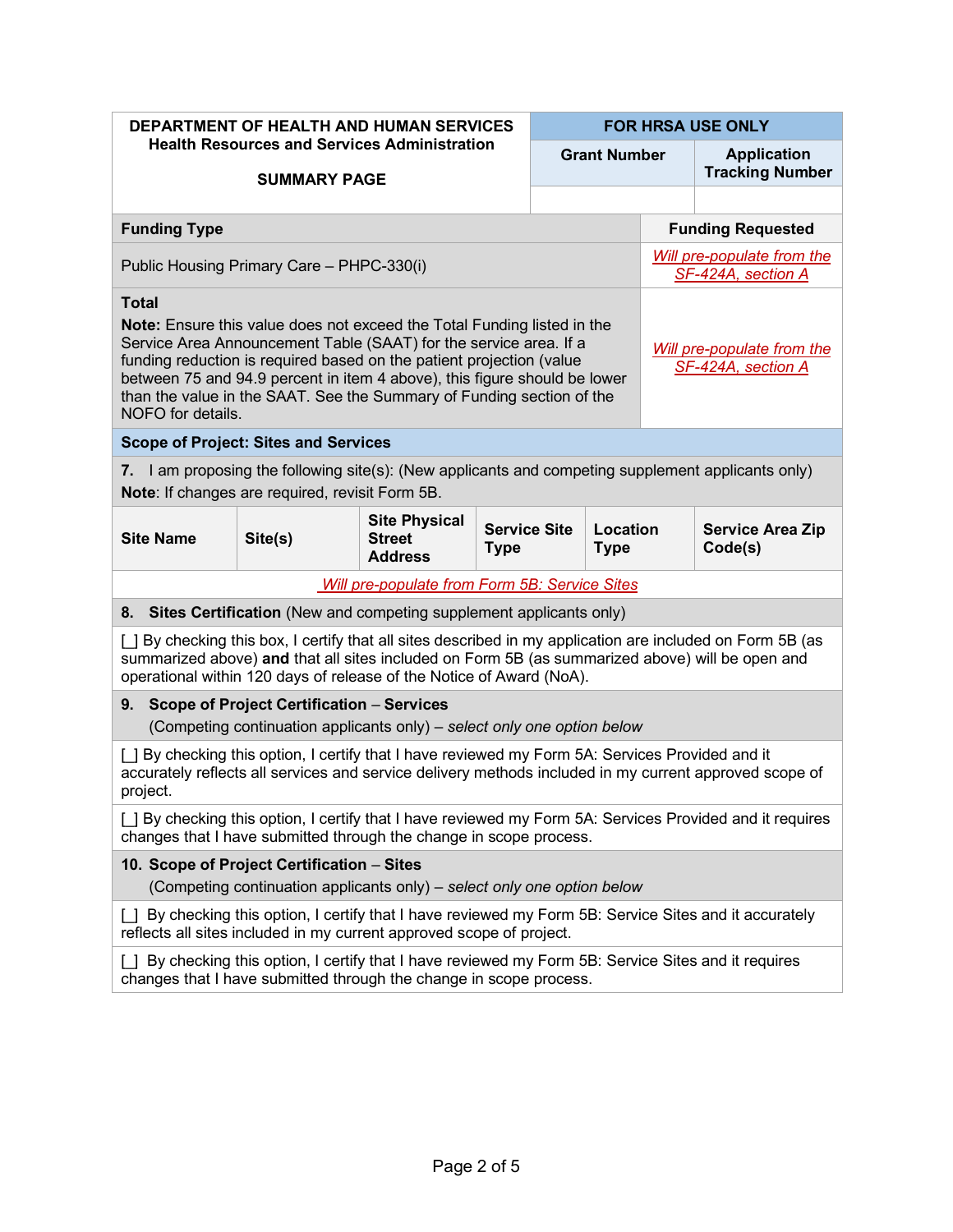**DEPARTMENT OF HEALTH AND HUMAN SERVICES Health Resources and Services Administration** 

**FOR HRSA USE ONLY**

**Grant Number Application** 

**Tracking Number** 

#### **SUMMARY PAGE**

#### **11. 120 Day Compliance Achievement Plan Certification**

[\_] By checking this box, I certify that if my organization is noncompliant with any Health Center Program requirements, in accordance with Section 330(e)(1)(B), I will submit for HRSA's approval within 120 days of release of the Notice of Award (NoA) a Compliance Achievement Plan to come into compliance. I acknowledge that areas of noncompliance will be documented through the carryover of any unresolved, existing condition(s) from the current period of performance and/or the placement of new condition(s) on the award based on the review of this application. I also acknowledge that all conditions on my award must be addressed within the timeframes and by the due dates specified on my Health Center Program NoA(s) and that the Compliance Achievement Plan I submit must align with such timelines.

#### **12. Uniform Data System (UDS) Report Certification**

[ $\parallel$  By checking this box, I certify that I have reviewed the [UDS Resources](https://bphc.hrsa.gov/datareporting/reporting/index.html), including the most recent UDS Manual and understand that my organization will be required to report data on patients, services, staffing, and financing annually. I also acknowledge that failure to submit a complete report by the specified deadline may result in conditions or restrictions being placed on the Health Center Program award.

#### **13. Applicants for HCH and PHPC Funding: Supplement and Not Supplant Certification**

(New and competing supplement applicants only)

[ ] Not Applicable. My organization is submitting a competing continuation application, or submitting a new or competing supplement application, but the organization is NOT requesting HCH and/or PHPC funding on the SF-424A.

[ ] By checking this box, I certify that my organization will utilize HCH and/or PHPC grant funding to supplement and not supplant, the expenditures of the health center and the value of in-kind contributions for the delivery of services to these populations.

Describe, with specific examples, how you will utilize the requested federal funds to add new or expand existing services to individuals experiencing homelessness and/or residents of public housing within your service area, as well as how this is an increase or expansion of the services your organization was providing previously for these populations. (maximum 1,000 characters)

\* The SAAT is available at the SAC/SAC-AA Technical Assistance webpage.

Public Burden Statement: Health centers (section 330 grant funded and Federally Qualified Health Center look-alikes) deliver comprehensive, high quality, cost-effective primary health care to patients regardless of their ability to pay. The Health Center Program application forms provide essential information to HRSA staff and objective review committee panels for application evaluation; funding recommendation and approval; designation; and monitoring. The OMB control number for this information collection is 0915-0285 and it is valid until 3/31/2023. This information collection is mandatory under the Health Center Program authorized by section 330 of the Public Health Service (PHS) Act [\(42 U.S.C. 254b\)](http://uscode.house.gov/view.xhtml?req=granuleid:USC-prelim-title42-section254b&num=0&edition=prelim). Public reporting burden for this collection of information is estimated to average 30 minutes per response, including the time for reviewing instructions, searching existing data sources, and completing and reviewing the collection of information. Send comments regarding this burden estimate or any other aspect of this collection of information, including suggestions for reducing this burden, to HRSA Reports Clearance Officer, 5600 Fishers Lane, Room 14N136B, Rockville, Maryland, 20857 or [paperwork@hrsa.gov](mailto:paperwork@hrsa.gov).

## **Instructions**

This form enables you to verify key application data. If pre-populated data appear incorrect, verify that the data on the SF-424A and Forms 1A: General Information Worksheet and 5B: Service Sites were entered correctly.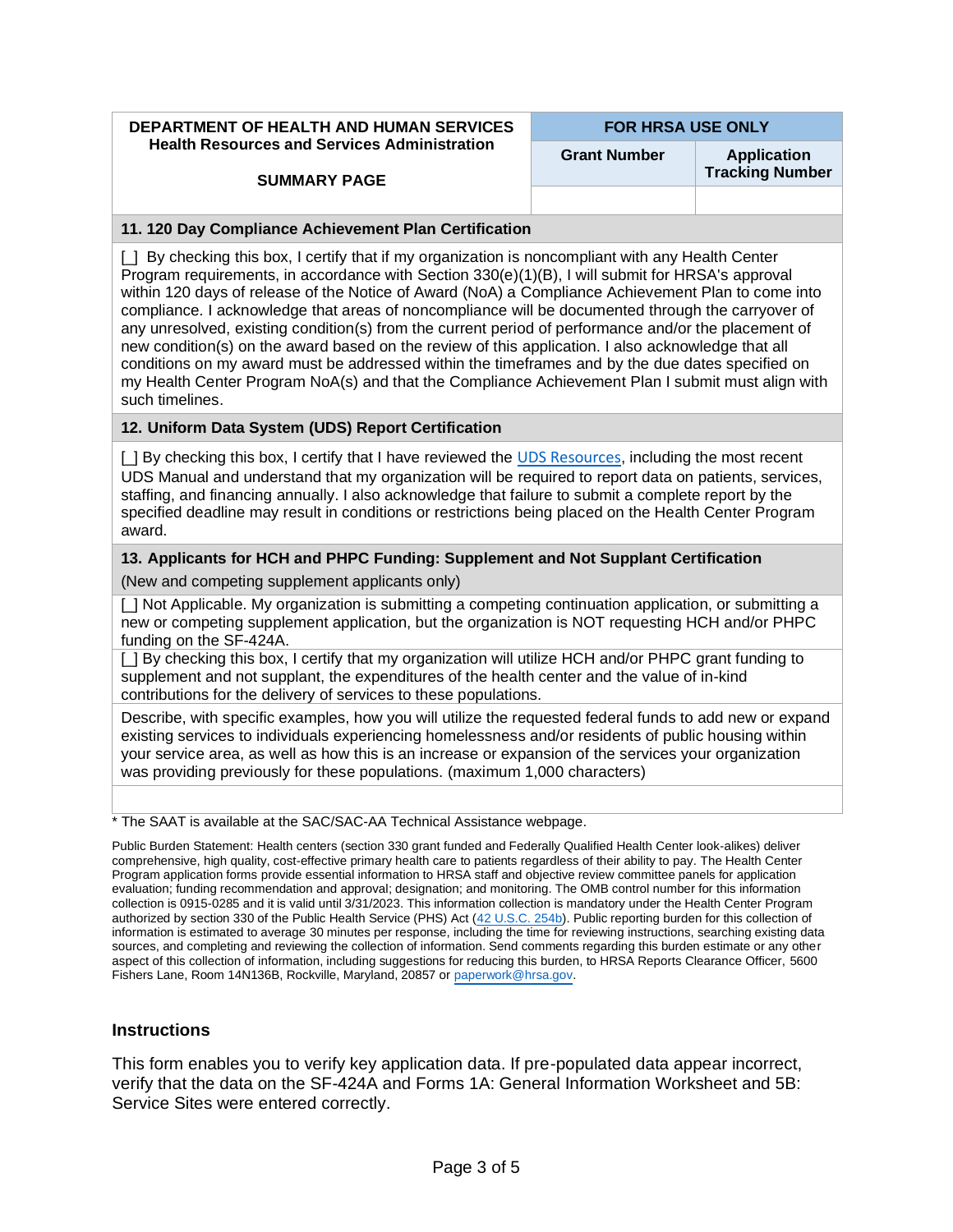# **Service Area**

Enter the proposed service area identification number (ID), city, and State, as indicated in the [Service Area Announcement Table](https://bphc.hrsa.gov/sac/) (SAAT).

## **Patient Projection**

The total number of unduplicated patients projected to be served in calendar year (CY) 2024 (January 1 through December 31, 2024) will pre-populate from Form 1A: General Information Worksheet. Enter the Patient Target for the proposed service area from the [SAAT.](https://bphc.hrsa.gov/sac/) The percentage of patients to be served in CY 2024 will auto-calculate. **Applications with an autocalculated percentage below 75 percent will be deemed ineligible.**

## **Federal Request for Health Center Program Funding**

To ensure eligibility, the total Health Center Program funding request must not exceed the Total Funding available in the [SAAT](https://bphc.hrsa.gov/sac/) for the proposed service area. Additionally, ensure that the funding requested for each population type aligns with the values in the [SAAT.](https://bphc.hrsa.gov/sac/) If the unduplicated patient projection on Form 1A General Information Worksheet is less than 95 percent of the [SAAT](https://bphc.hrsa.gov/sac/) Patient Target (see the auto-calculated percentage of patients to be served in CY 2024 from Item 4 in the Patient Projection section of this form), ensure the annual Health Center Program funding request is adjusted based on Table 1 in the NOFO. If the total Health Center Program funding request is reduced, funding requested for each targeted population (e.g., CHC, MHC) must maintain the same distribution as in the [SAAT.](https://bphc.hrsa.gov/sac/)

**Note:** If a required funding reduction based on the unduplicated patient projection is not made in the application, HRSA will make the funding reduction before issuing the award.

#### **Scope of Project: Sites and Services**

**New or competing supplement applicants**: To ensure continuity of services in areas already being served by the Health Center Program, you must certify that **all sites** described in the application are included on Form 5B: Service Sites and will be open and operational within 120 days of receipt of the NoA.

**Competing continuation applicants**: To ensure an accurate scope of project, certify that:

- Form 5A: Services Provided accurately reflects all services and service delivery methods included in the current scope of project OR Form 5A: Services Provided requires changes that **you have already submitted** through the change in scope process.
- Form 5B: Service Sites accurately reflects all sites included in the current scope of project OR Form 5B: Service Sites requires changes that **you have already submitted** through the change in scope process.

## **120 Day Compliance Achievement Plan Certification**

Certify that if your organization is funded and is noncompliant with any Health Center Program requirements, within 120 days of release of your NoA, you will submit a Compliance Achievement Plan which outlines a plan to meet the Health Center Program requirements within the timeframes required by the conditions on your NoA.

#### **Uniform Data System (UDS) Report Certification**

Certify that you have reviewed the UDS Resources and that your organization will report required data annually and if your organization fails to submit a report by the deadline, it may result in a condition and or restriction placed on your award.